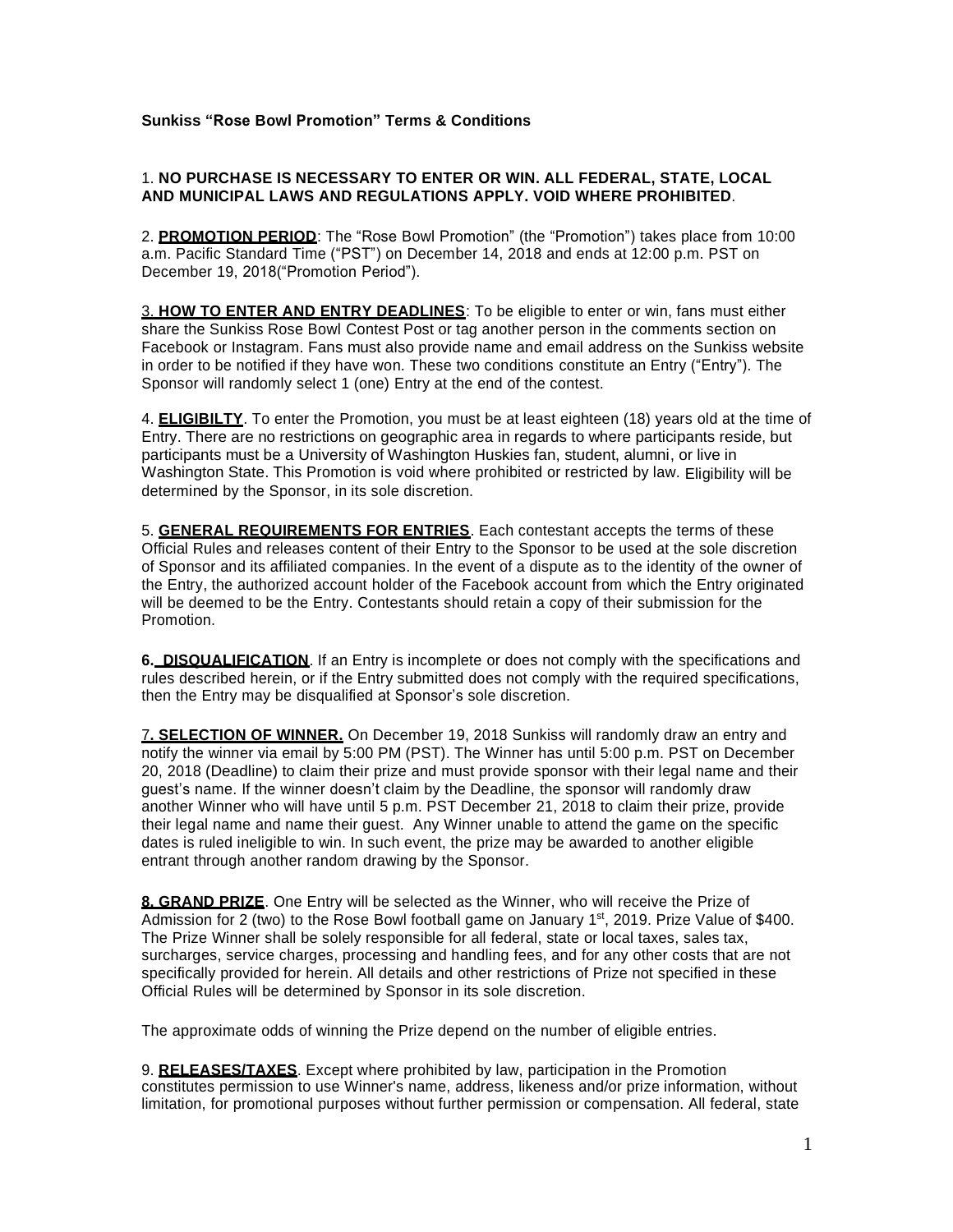or other tax liabilities (including income taxes) arising from the award of a prize contained in this Promotion will be solely the responsibility of the Winner.

10. **WINNER NOTIFICATION AND ACCEPTANCE**. Winner will be notified by email. All prizes are non-transferable and have no cash equivalent and cannot be exchanged by a Winner for cash or any other form of consideration. Sponsor reserves the right in its sole discretion to substitute any prize with a prize of comparable value. Sponsor is not responsible for Winner limitations that prevent acceptance or use of a prize or for prize utility, quality or otherwise.

11. **PARTICIPATION**. Participation in the Promotion constitutes an agreement by each contestant to comply with the Official Rules. Sponsor reserves the right to disqualify persons found tampering with or otherwise abusing any aspect of this Promotion as solely determined by Sponsor. If the Promotion is compromised by a virus, non-authorized human intervention, tampering or other causes beyond the control of Sponsor that corrupts or impairs the administration, security, fairness, or proper operation of the Promotion, Sponsor reserves the right in its sole discretion to disqualify any contestant deemed responsible for such corruption or impairment, and to suspend, modify or terminate the Promotion. If the Promotion is terminated prior to the stated deadline, Sponsor reserves the right to award prizes based on the entries existing before the termination date. Decisions of Sponsor are final on all matters relating to this Promotion.

12. **LIMITATIONS OF LIABILITY**. By participating in the Promotion, contestant agrees that (1) any and all disputes, claims, and causes of action arising out of or in connection with the Promotion, or any prizes awarded, shall be resolved individually without resort to any form of class action; (2) any claims, judgments and awards shall be limited to actual out-of-pocket costs incurred, including costs associated with entering the Promotion, but in no event attorney's fees; and (3) under no circumstances will any contestant be permitted to obtain any award for, and contestant hereby waives all rights to claim, punitive, incidental or consequential damages and any and all rights to have damages multiplied or otherwise increased and any other damages, other than damages for actual out-of-pocket expenses.

13. **GENERAL RELEASE**. By participating in the Promotion, contestant and their guest, releases Sponsor and any affiliates, directors, officers, members, professional advisors, supervisory committee members, employees and agencies (collectively, the "Released Parties") from any liability whatsoever, and waive any and all causes of action, for any claims, costs, injuries, losses, or damages of any kind arising out of or in connection with the Promotion or acceptance, possession, or use of any prize (including, without limitation, claims, costs, injuries, losses and damages related to personal injuries, death, damage to or destruction of property, rights of publicity or privacy, defamation or portrayal in a false light, whether intentional or unintentional), whether under a theory of contract, tort (including negligence), warranty or other theory. Winner agrees to sign an affidavit of eligibility and release form.

Neither Facebook Inc. nor Instagram, Inc. sponsor, endorse or administer this Promotion and are in no way associated with it. Any person who participates in the Promotion agrees to release, discharge, and hold harmless Facebook Inc. and Instagram, Inc. from any claims, costs, injuries, losses or damages arising out of or in connection with the Promotion or acceptance, possession, or use of any prize (including, without limitation, claims, costs, injuries, losses and damages related to personal injuries, death, damage to or destruction of property, rights of publicity or privacy, defamation or portrayal in a false light, whether intentional or unintentional), whether under a theory of contract, tort (including negligence), warranty or other theory. Any and all information provided in order to enter the Promotion is provided solely to the Sponsor and not to Facebook Inc. or Instagram, Inc.

14. **MISCELLANEOUS**. Sponsor reserves the right to make changes in the Official Rules which changes, if any, will become effective upon announcement. All issues and questions concerning the construction, validity, interpretation and enforceability of the Official Rules, or the rights and